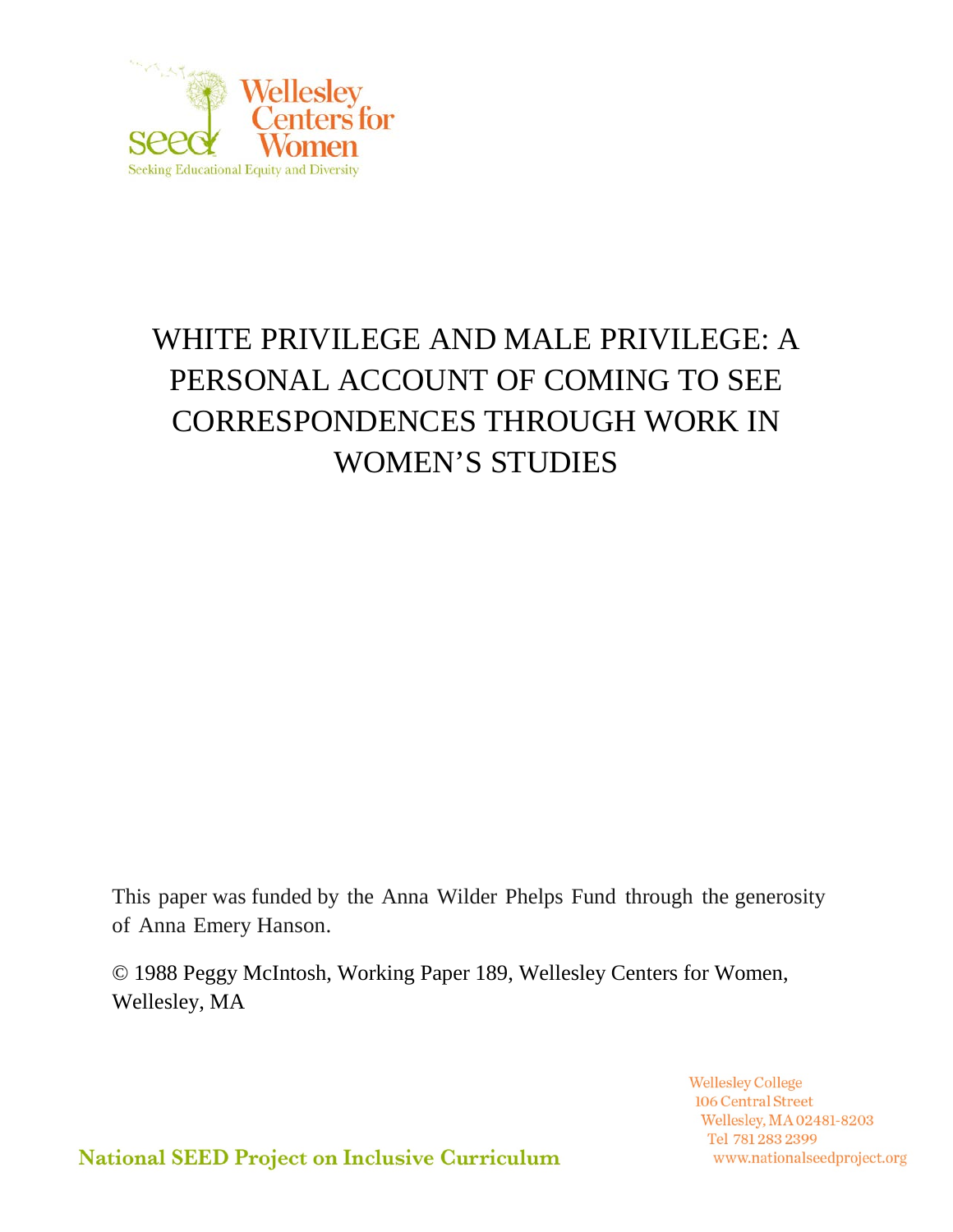#### "White Privilege and Male Privilege" © 1988 Peggy McIntosh p. 2 "Some Notes for Facilitators" © 2010 Peggy McIntosh

Through work to bring materials and perspectives from Women's Studies into the rest of the curriculum, I have often noticed men's unwillingness to grant that they are overprivileged in the curriculum, even though they may grant that women are disadvantaged. Denials that amount to taboos surround the subject of advantages that men gain from women's disadvantages. These denials protect male privilege from being fully recognized, acknowledged, lessened, or ended.

Thinking through unacknowledged male privilege as a phenomenon with a life of its own, I realized that since hierarchies in our society are interlocking, there was most likely a phenomenon of white privilege that was similarly denied and protected, but alive and real in its effects. As a white person, I realized I had been taught about racism as something that puts others at a disadvantage, but had been taught not to see one of its corollary aspects, white privilege, which puts me at an advantage.

I think whites are carefully taught not to recognize white privilege, as males are taught not to recognize male privilege. So I have begun in an untutored way to ask what it is like to have white privilege. This paper is a partial record of my personal observations and not a scholarly analysis. It is based on my daily experiences within my particular circumstances.

I have come to see white privilege as an invisible package of unearned assets that I can count on cashing in each day, but about which I was "meant" to remain oblivious. White privilege is like an invisible weightless knapsack of special provisions, assurances, tools, maps, guides, codebooks, passports, visas, clothes, compass, emergency gear, and blank checks.

Since I have had trouble facing white privilege, and describing its results in my life, I saw parallels here with men's reluctance to acknowledge male privilege. Only rarely will a man go beyond acknowledging that women are disadvantaged to acknowledging that men have unearned advantage, or that unearned privilege has not been good for men's development as human beings, or for society's development, or that privilege systems might ever be challenged and changed.

I will review here several types or layers of denial that I see at work protecting, and preventing awareness about, entrenched male privilege. Then I will draw parallels, from my own experience, with the denials that veil the facts of white privilege. Finally, I will list forty-six ordinary and daily ways in which I experience having white privilege, by contrast with my African American colleagues in the same building. This list is not intended to be generalizable. Others can make their own lists from within their own life circumstances.

> **Wellesley College** 106 Central Street Wellesley, MA 02481-8203 Tel 781 283 2399 www.nationalseedproject.org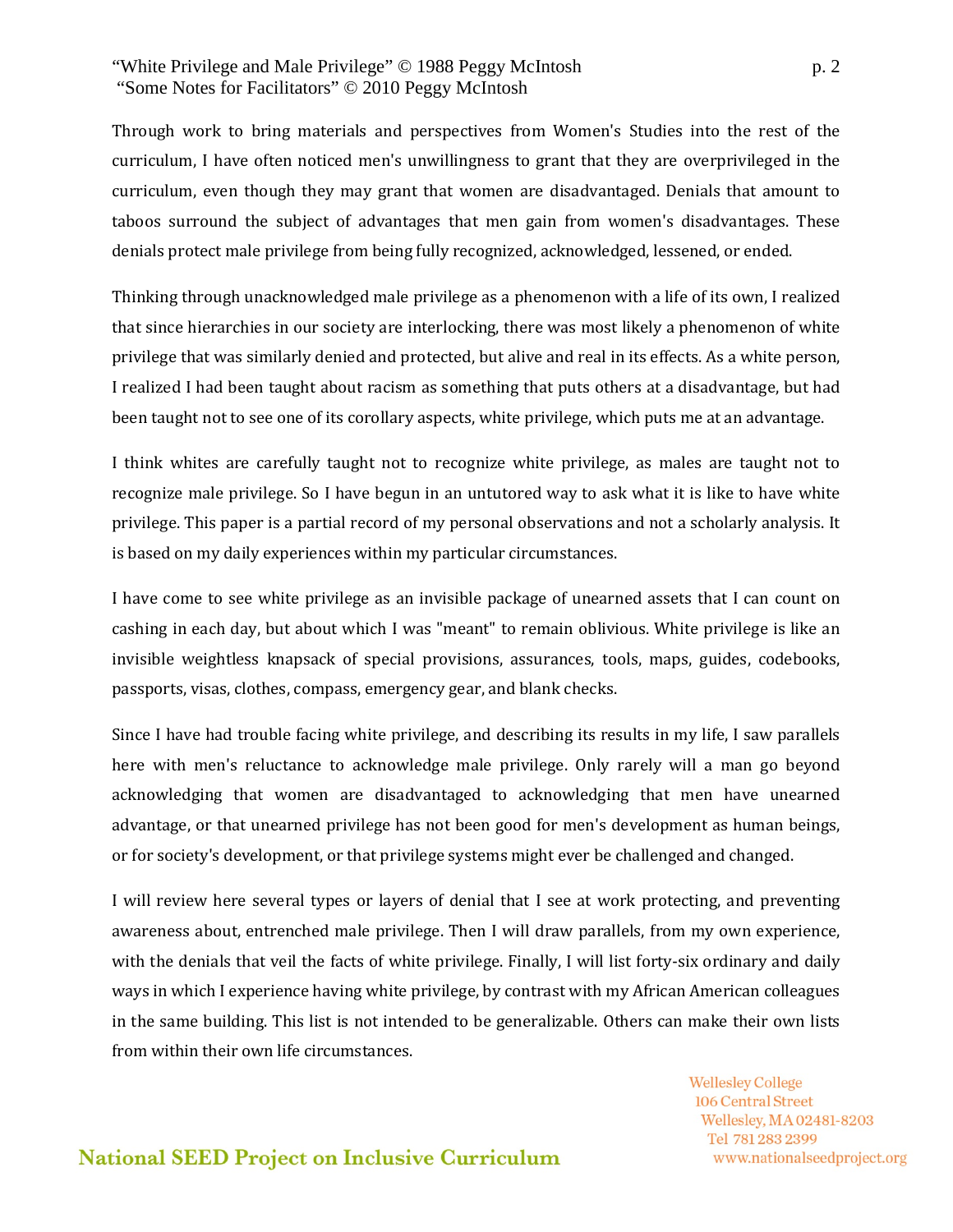#### "White Privilege and Male Privilege" © 1988 Peggy McIntosh p. 3 "Some Notes for Facilitators" © 2010 Peggy McIntosh

Writing this paper has been difficult, despite warm receptions for the talks on which it is based.<sup>1</sup> For describing white privilege makes one newly accountable. As we in Women's Studies work reveal male privilege and ask men to give up some of their power, so one who writes about having white privilege must ask, "Having described it, what will I do to lessen or end it?"

The denial of men's overprivileged state takes many forms in discussions of curriculum change work. Some claim that men must be central in the curriculum because they have done most of what is important or distinctive in life or in civilization. Some recognize sexism in the curriculum but deny that it makes male students seem unduly important in life. Others agree that certain individual thinkers are male oriented but deny that there is any systemic tendency in disciplinary frameworks or epistemology to overempower men as a group. Those men who do grant that male privilege takes institutionalized and embedded forms are still likely to deny that male hegemony has opened doors for them personally. Virtually all men deny that male over reward alone can explain men's centrality in all the inner sanctums of our most powerful institutions. Moreover, those few who will acknowledge that male privilege systems have over empowered them usually end up doubting that we could dismantle these privilege systems. They may say they will work to improve women's status, in the society or in the university, but they can't or won't support the idea of lessening men's. In curricular terms, this is the point at which they say that they regret they cannot use any of the interesting new scholarship on women because the syllabus is full. When the talk turns to giving men less cultural room, even the most thoughtful and fair-minded of the men I know will tend to reflect, or fall back on, conservative assumptions about the inevitability of present gender relations and distributions of power, calling on precedent or sociobiology and psychobiology to demonstrate that male domination is natural and follows inevitably from evolutionary pressures. Others resort to arguments from "experience" or religion or social responsibility or wishing and dreaming.

After I realized, through faculty development work in Women's Studies, the extent to which men work from a base of unacknowledged privilege, I understood that much of their oppressiveness was unconscious. Then I remembered the frequent charges from women of color that white women whom they encounter are oppressive. I began to understand why we are justly seen as oppressive, even when we don't see ourselves that way. At the very least, obliviousness of one's privileged state can make a person or group irritating to be with. I began to count the ways in which I enjoy unearned skin privilege and have been conditioned into oblivion about its existence, unable to see

> **Wellesley College** 106 Central Street Wellesley, MA 02481-8203 Tel 781 283 2399 www.nationalseedproject.org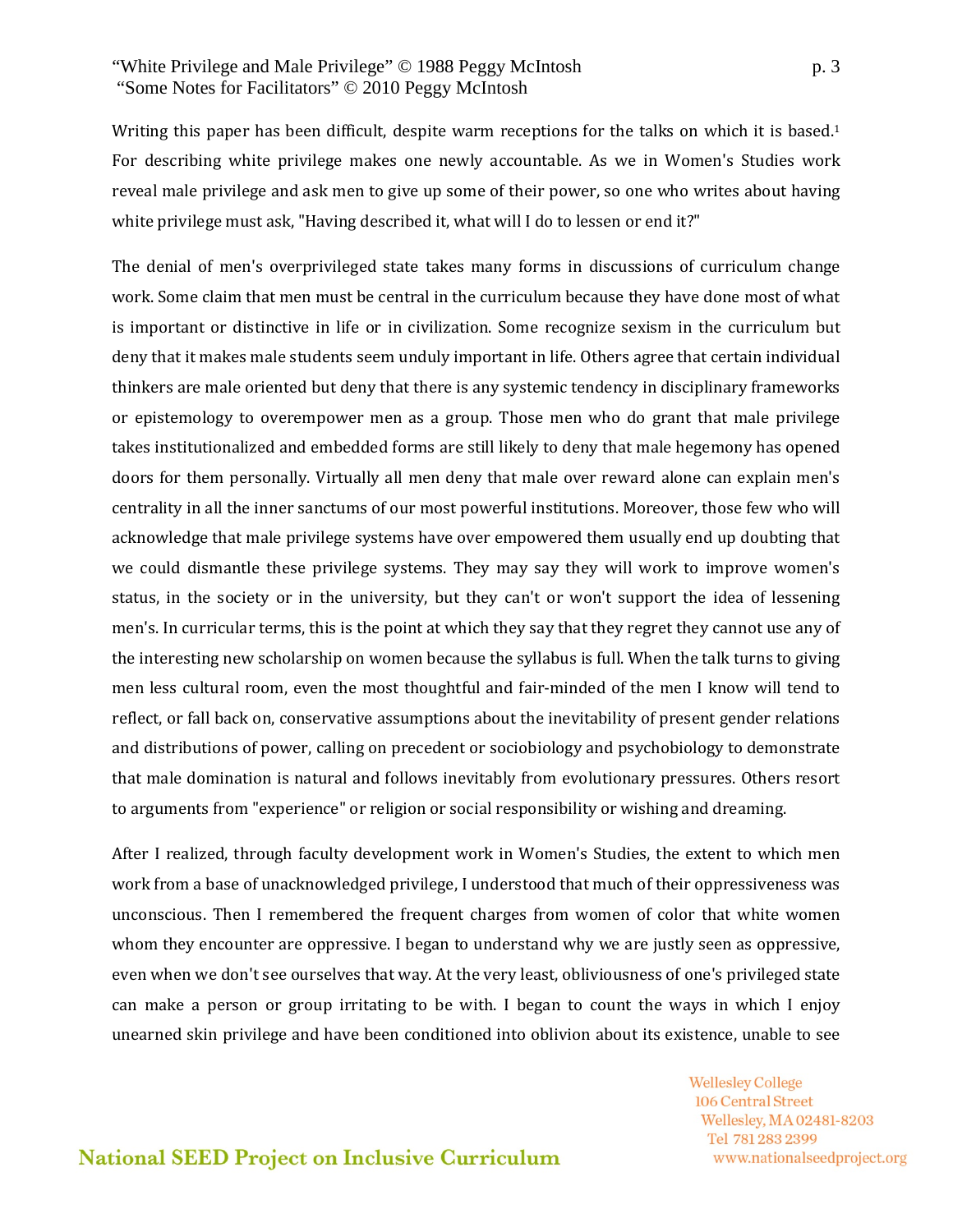#### "White Privilege and Male Privilege" © 1988 Peggy McIntosh p. 4 "Some Notes for Facilitators" © 2010 Peggy McIntosh

that it put me "ahead" in any way, or put my people ahead, over rewarding us and yet also paradoxically damaging us, or that it could or should be changed.

My schooling gave me no training in seeing myself as an oppressor, as an unfairly advantaged person, or as a participant in a damaged culture. I was taught to see myself as an individual whose moral state depended on her individual moral will. At school, we were not taught about slavery in any depth; we were not taught to see slaveholders as damaged people. Slaves were seen as the only group at risk of being dehumanized. My schooling followed the pattern which Elizabeth Minnich has pointed out: whites are taught to think of their lives as morally neutral, normative, and average, and also ideal, so that when we work to benefit others, this is seen as work that will allow "them" to be more like "us." I think many of us know how obnoxious this attitude can be in men.

After frustration with men who would not recognize male privilege, I decided to try to work on myself at least by identifying some of the daily effects of white privilege in my life. It is crude work, at this stage, but I will give here a list of special circumstances and conditions I experience that I did not earn but that I have been made to feel are mine by birth, by citizenship, and by virtue of being a conscientious law-abiding "normal" person of goodwill. I have chosen those conditions that I think in my case attach somewhat more to skin-color privilege than to class, religion, ethnic status, or geographical location, though these other privileging factors are intricately intertwined. As far as I can see, my Afro-American co-workers, friends, and acquaintances with whom I come into daily or frequent contact in this particular time, place, and line of work cannot count on most of these conditions.

- 1. I can, if I wish, arrange to be in the company of people of my race most of the time.
- 2. I can avoid spending time with people whom I was trained to mistrust and who have learned to mistrust my kind or me.
- 3. If I should need to move, I can be pretty sure of renting or purchasing housing in an area which I can afford and in which I would want to live.
- 4. I can be reasonably sure that my neighbors in such a location will be neutral or pleasant to me.
- 5. I can go shopping alone most of the time, fairly well assured that I will not be followed or harassed by store detectives.
- 6. I can turn on the television or open to the front page of the paper and see people of my race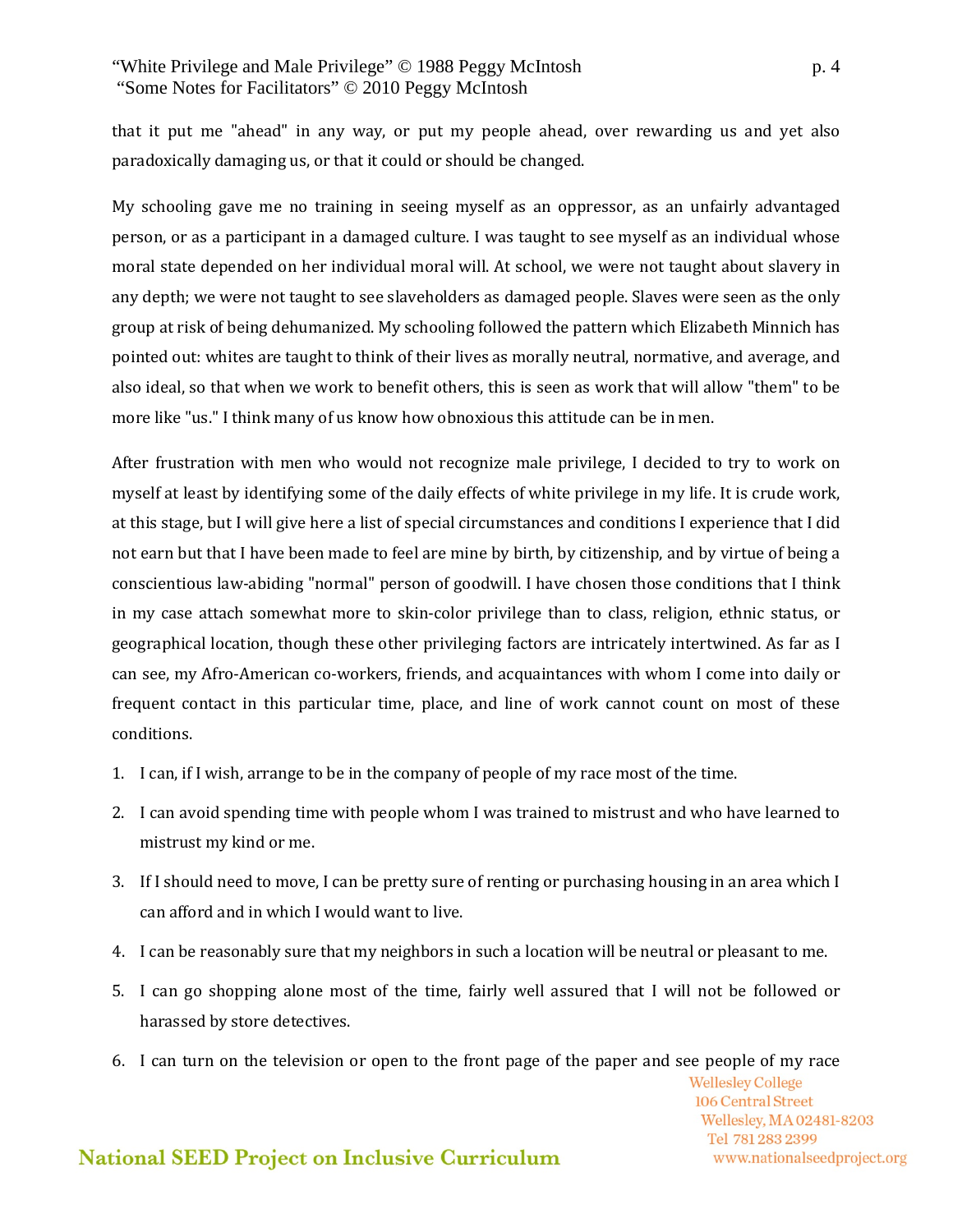widely and positively represented.

- 7. When I am told about our national heritage or about "civilization," I am shown that people of my color made it what it is.
- 8. I can be sure that my children will be given curricular materials that testify to the existence of their race.
- 9. If I want to, I can be pretty sure of finding a publisher for this piece on white privilege.
- 10. I can be fairly sure of having my voice heard in a group in which I am the only member of my race.
- 11. I can be casual about whether or not to listen to another woman's voice in a group in which she is the only member of her race.
- 12. I can go into a book shop and count on finding the writing of my race represented, into a supermarket and find the staple foods that fit with my cultural traditions, into a hairdresser's shop and find someone who can deal with my hair.
- 13. Whether I use checks, credit cards, or cash, I can count on my skin color not to work against the appearance that I am financially reliable.
- 14. I could arrange to protect our young children most of the time from people who might not like them.
- 15. I did not have to educate our children to be aware of systemic racism for their own daily physical protection.
- 16. I can be pretty sure that my children's teachers and employers will tolerate them if they fit school and workplace norms; my chief worries about them do not concern others' attitudes toward their race.
- 17. I can talk with my mouth full and not have people put this down to my color.
- 18. I can swear, or dress in secondhand clothes, or not answer letters, without having people attribute these choices to the bad morals, the poverty, or the illiteracy of my race.
- 19. I can speak in public to a powerful male group without putting my race on trial.
- 20. I can do well in a challenging situation without being called a credit to my race.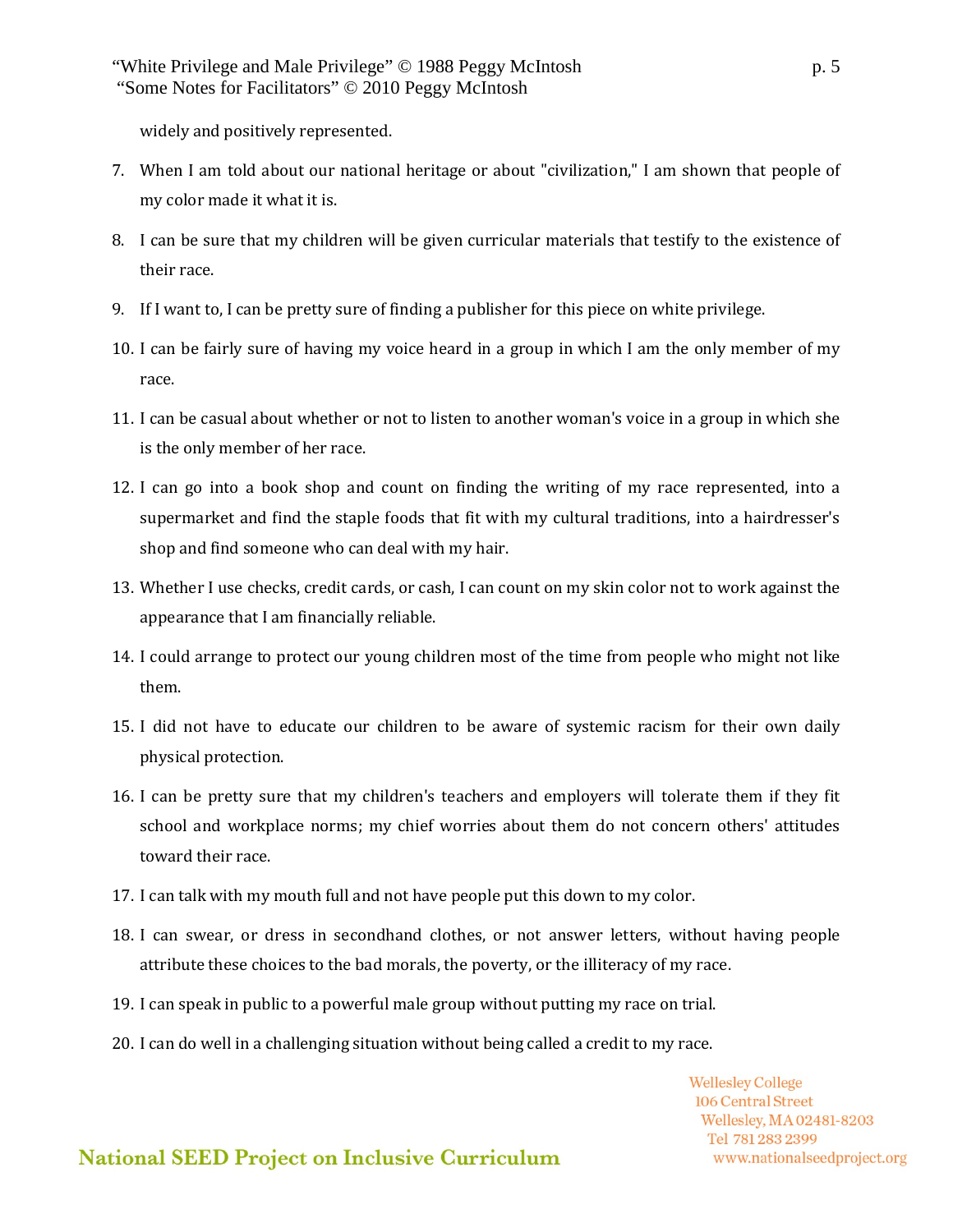- 21. I am never asked to speak for all the people of my racial group.
- 22. I can remain oblivious to the language and customs of persons of color who constitute the world's majority without feeling in my culture any penalty for such oblivion.
- 23. I can criticize our government and talk about how much I fear its policies and behavior without being seen as a cultural outsider.
- 24. I can be reasonably sure that if I ask to talk to "the person in charge," I will be facing a person of my race.
- 25. If a traffic cop pulls me over or if the IRS audits my tax return, I can be sure I haven't been singled out because of my race.
- 26. I can easily buy posters, postcards, picture books, greeting cards, dolls, toys, and children's magazines featuring people of my race.
- 27. I can go home from most meetings of organizations I belong to feeling somewhat tied in, rather than isolated, out of place, outnumbered, un-heard, held at a distance, or feared.
- 28. I can be pretty sure that an argument with a colleague of another race is more likely to jeopardize her chances for advancement than to jeopardize mine.
- 29. I can be fairly sure that if I argue for the promotion of a person of another race, or a program centering on race, this is not likely to cost me heavily within my present setting, even if my colleagues disagree with me.
- 30. If I declare there is a racial issue at hand, or there isn't a racial issue at hand, my race will lend me more credibility for either position than a person of color will have.
- 31. I can choose to ignore developments in minority writing and minority activist programs, or disparage them, or learn from them, but in any case, I can find ways to be more or less protected from negative consequences of any of these choices.
- 32. My culture gives me little fear about ignoring the perspectives and powers of people of other races.
- 33. I am not made acutely aware that my shape, bearing, or body odor will be taken as a reflection on my race.

**Wellesley College** 106 Central Street Wellesley, MA 02481-8203 Tel 781 283 2399 www.nationalseedproject.org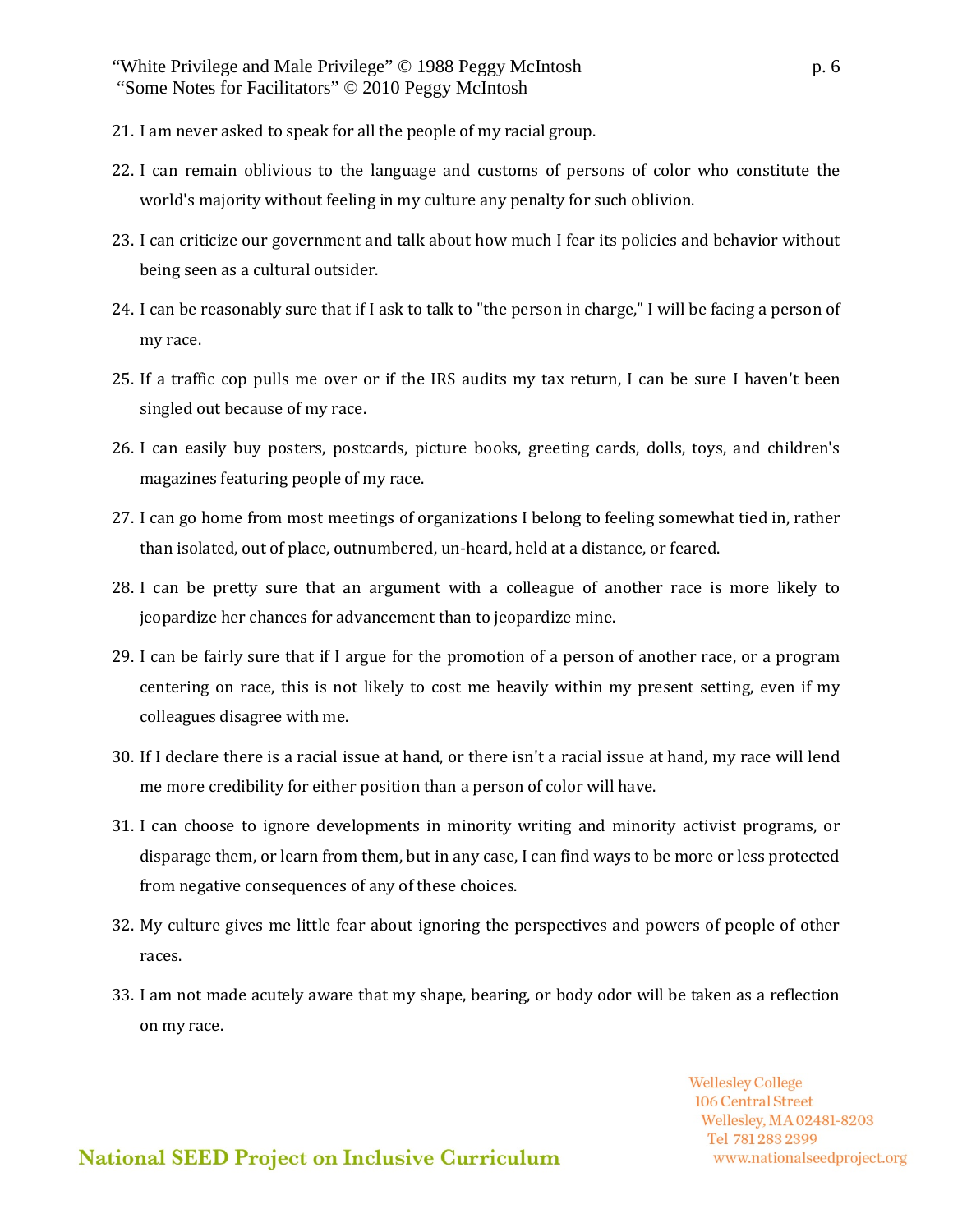- 34. I can worry about racism without being seen as self-interested or self-seeking.
- 35. I can take a job with an affirmative action employer without having my co-workers on the job suspect that I got it because of my race.
- 36. If my day, week, or year is going badly, I need not ask of each negative episode or situation whether it has racial overtones.
- 37. I can be pretty sure of finding people who would be willing to talk with me and advise me about my next steps, professionally.
- 38. I can think over many options, social, political, imaginative, or professional, without asking whether a person of my race would be accepted or allowed to do what I want to do.
- 39. I can be late to a meeting without having the lateness reflect on my race.
- 40. I can choose public accommodation without fearing that people of my race cannot get in or will be mistreated in the places I have chosen.
- 41. I can be sure that if I need legal or medical help, my race will not work against me.
- 42. I can arrange my activities so that I will never have to experience feelings of rejection owing to my race.
- 43. If I have low credibility as a leader, I can be sure that my race is not the problem.
- 44. I can easily find academic courses and institutions that give attention only to people of my race.
- 45. I can expect figurative language and imagery in all of the arts to testify to experiences of my race.
- 46. I can choose blemish cover or bandages in "flesh" color and have them more or less match my skin.

I repeatedly forgot each of the realizations on this list until I wrote it down. For me, white privilege has turned out to be an elusive and fugitive subject. The pressure to avoid it is great, for in facing it I must give up the myth of meritocracy. If these things are true, this is not such a free country; one's life is not what one makes it; many doors open for certain people through no virtues of their own. These perceptions mean also that my moral condition is not what I had been led to believe. The appearance of being a good citizen rather than a troublemaker comes in large part from having all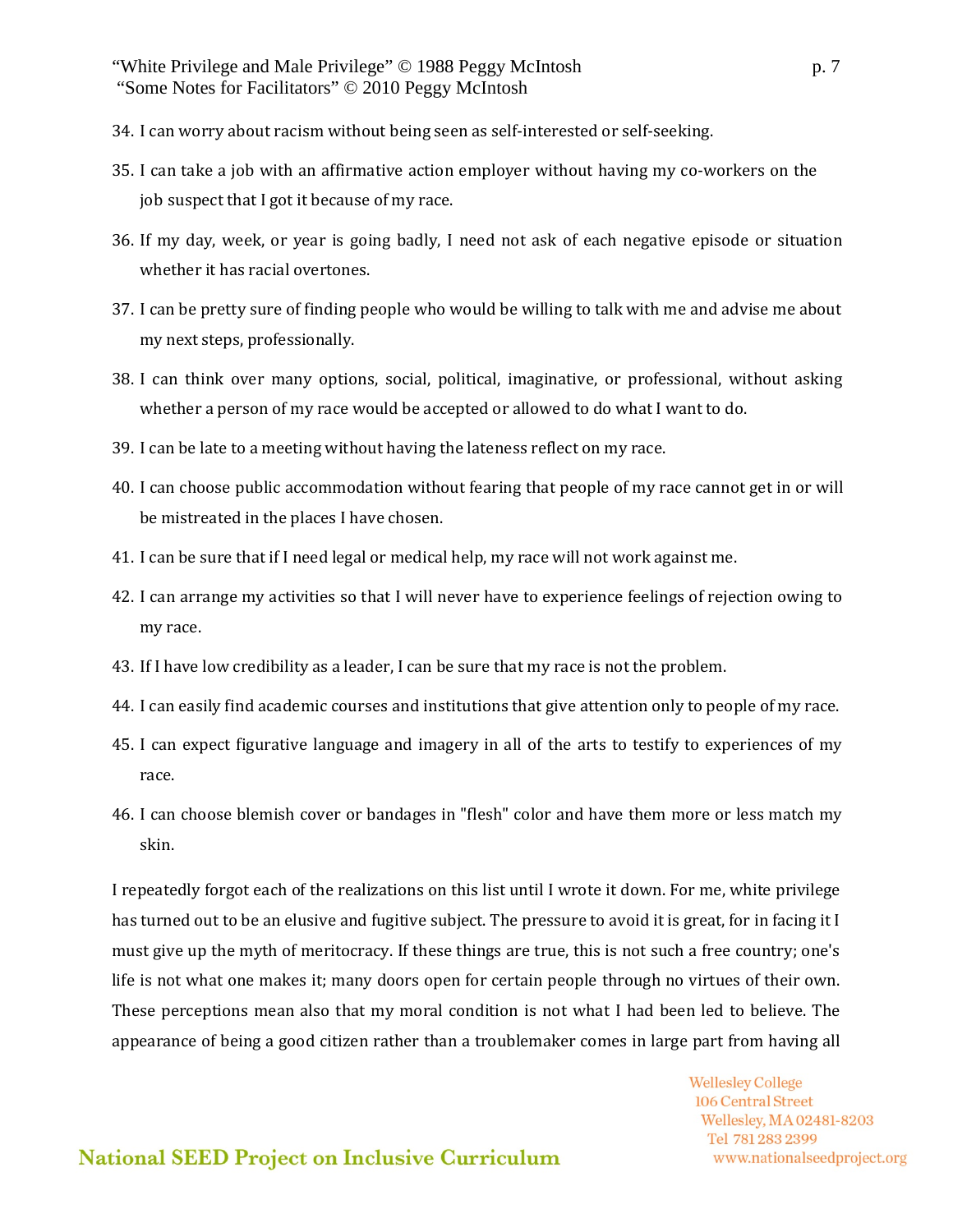#### "White Privilege and Male Privilege" © 1988 Peggy McIntosh p. 8 "Some Notes for Facilitators" © 2010 Peggy McIntosh

sorts of doors open automatically because of my color.

A further paralysis of nerve comes from literary silence protecting privilege. My clearest memories of finding such analysis are in Lillian Smith's unparalleled Killers of the Dream and Margaret Andersen's review of Karen and Mamie Fields' Lemon Swamp. Smith, for example, wrote about walking toward black children on the street and knowing they would step into the gutter; Andersen contrasted the pleasure that she, as a white child, took on summer driving trips to the south with Karen Fields' memories of driving in a closed car stocked with all necessities lest, in stopping, her black family should suffer "insult, or worse." Adrienne Rich also recognizes and writes about daily experiences of privilege, but in my observation, white women's writing in this area is far more often on systemic racism than on our daily lives as light-skinned women.2

In unpacking this invisible knapsack of white privilege, I have listed conditions of daily experience that I once took for granted, as neutral, normal, and universally available to everybody, just as I once thought of a male-focused curriculum as the neutral or accurate account that can speak for all. Nor did I think of any of these perquisites as bad for the holder. I now think that we need a more finely differentiated taxonomy of privilege, for some of these varieties are only what one would want for everyone in a just society, and others give license to be ignorant, oblivious, arrogant, and destructive. Before pro- posing some more finely tuned categorization, I will make some observations about the general effects of these conditions on my life and expectations.

In this potpourri of examples, some privileges make me feel at home in the world. Others allow me to escape penalties or dangers that others suffer. Through some, I escape fear, anxiety, insult, injury, or a sense of not being welcome, not being real. Some keep me from having to hide, to be in disguise, to feel sick or crazy, to negotiate each transaction from the position of being an outsider or, within my group, a person who is suspected of having too close links with a dominant culture. Most keep me from having to be angry.

I see a pattern running through the matrix of white privilege, a pattern of assumptions that were passed on to me as a white person. There was one main piece of cultural turf; it was my own turf, and I was among those who could control the turf. I could measure up to the cultural standards and take advantage of the many options I saw around me to make what the culture would call a success of my life. My skin color was an asset for any move I was educated to want to make. I could think of

> **Wellesley College** 106 Central Street Wellesley, MA 02481-8203 Tel 781 283 2399 www.nationalseedproject.org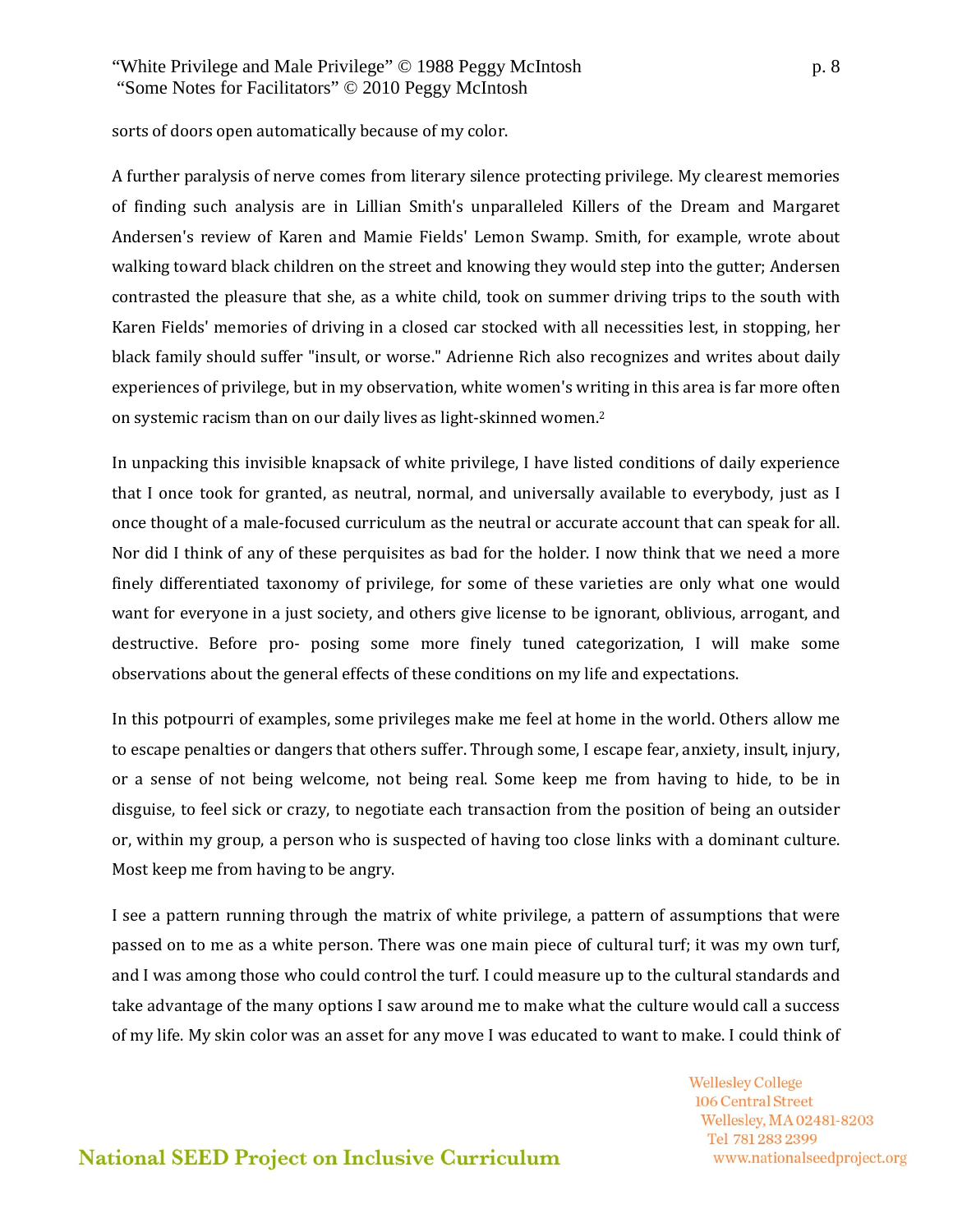#### "White Privilege and Male Privilege" © 1988 Peggy McIntosh p. 9 "Some Notes for Facilitators" © 2010 Peggy McIntosh

myself as "belonging" in major ways and of making social systems work for me. I could freely disparage, fear, neglect, or be oblivious to anything outside of the dominant cultural forms. Being of the main culture, I could also criticize it fairly freely. My life was reflected back to me frequently enough so that I felt, with regard to my race, if not to my sex, like one of the real people.

Whether through the curriculum or in the newspaper, the television, the economic system, or the general look of people in the streets, I received daily signals and indications that my people counted and that others either didn't exist or must be trying, not very successfully, to be like people of my race. I was given cultural permission not to hear voices of people of other races or a tepid cultural tolerance for hearing or acting on such voices. I was also raised not to suffer seriously from anything that darker-skinned people might say about my group, "protected," though perhaps I should more accurately say prohibited, through the habits of my economic class and social group, from living in racially mixed groups or being reflective about interactions between people of differing races.

In proportion as my racial group was being made confident, comfortable, and oblivious, other groups were likely being made unconfident, uncomfortable, and alienated. Whiteness protected me from many kinds of hostility, distress, and violence, which I was being subtly trained to visit in tum upon people of color.

For this reason, the word "privilege" now seems to me misleading. Its connotations are too positive to fit the conditions and behaviors which "privilege systems" produce. We usually think of privilege as being a favored state, whether earned, or conferred by birth or luck. School graduates are reminded they are privileged and urged to use their (enviable) assets well. The word "privilege" carries the connotation of being something everyone must want. Yet some of the conditions I have described here work to systemically overempower certain groups. Such privilege simply confers dominance, gives permission to control, because of one's race or sex. The kind of privilege that gives license to some people to be, at best, thoughtless and, at worst, murderous should not continue to be referred to as a desirable attribute. Such "privilege" may be widely desired without being in any way beneficial to the whole society.

Moreover, though "privilege" may confer power, it does not confer moral strength. Those who do not depend on conferred dominance have traits and qualities that may never develop in those who

> **Wellesley College** 106 Central Street Wellesley, MA 02481-8203 Tel 781 283 2399 www.nationalseedproject.org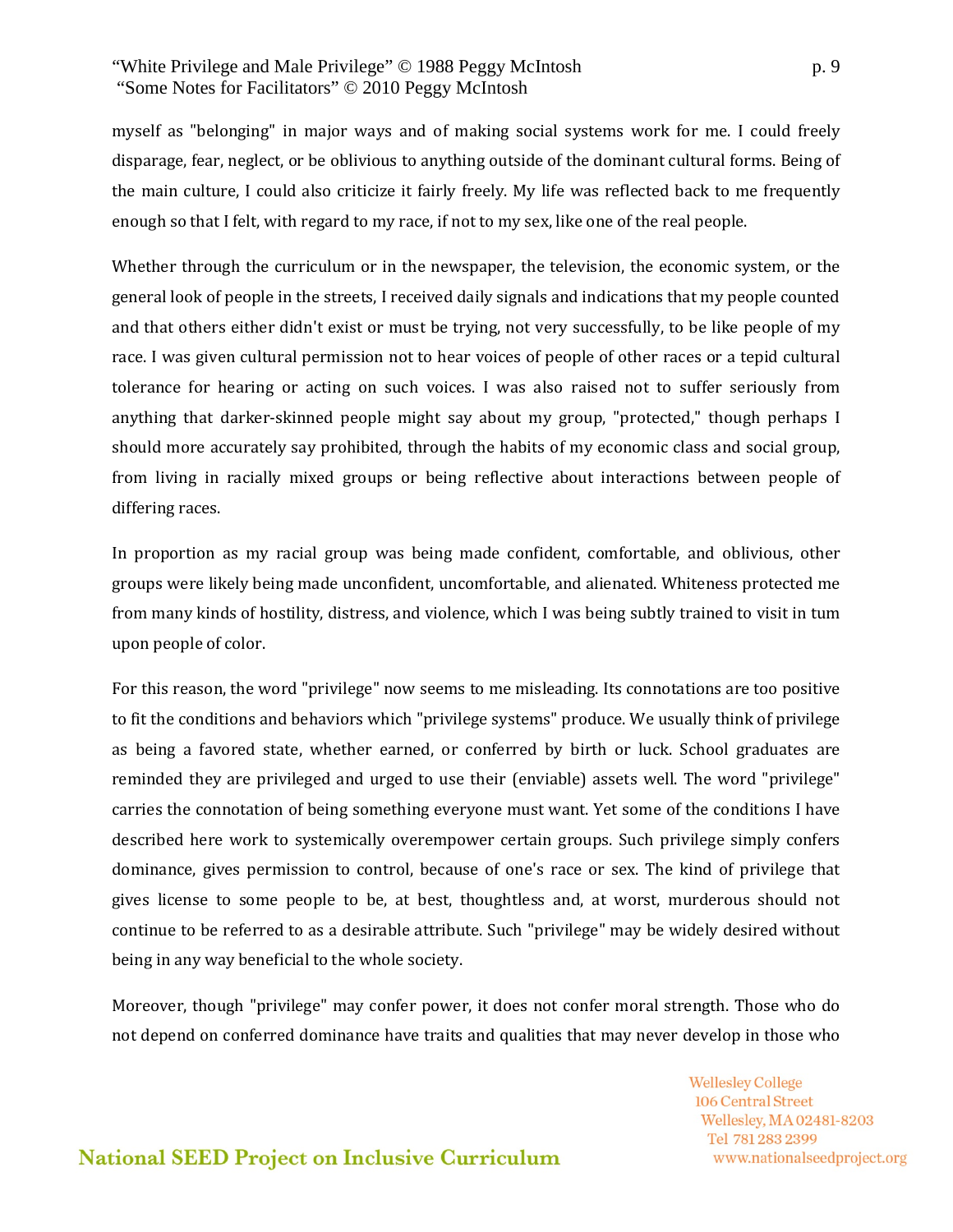#### "White Privilege and Male Privilege" © 1988 Peggy McIntosh p. 10 "Some Notes for Facilitators" © 2010 Peggy McIntosh

do. Just as Women's Studies courses indicate that women survive their political circumstances to lead lives that hold the human race together, so "underprivileged" people of color who are the world's majority have survived their oppression and lived survivors' lives from which the white global minority can and must learn. In some groups, those dominated have actually become strong through not having all of these unearned advantages, and this gives them a great deal to teach the others. Members of so-called privileged groups can seem foolish, ridiculous, infantile, or dangerous by contrast.

I want, then, to distinguish between earned strength and unearned power conferred systemically. Power from unearned privilege can look like strength when it is, in fact, permission to escape or to dominate. But not all of the privileges on my list are inevitably damaging. Some, like the expectation that neighbors will be decent to you, or that your race will not count against you in court, should be the norm in a just society and should be considered as the entitlement of everyone. Others, like the privilege not to listen to less powerful people, distort the humanity of the holders as well as the ignored groups. Still others, like finding one's staple foods everywhere, may be a function of being a member of a numerical majority in the population. Others have to do with not having to labor under pervasive negative stereotyping and mythology.

We might at least start by distinguishing between positive advantages that we can work to spread, to the point where they are not advantages at all but simply part of the normal civic and social fabric, and negative types of advantage that unless rejected will always reinforce our present hierarchies. For example, the positive "privilege" of belonging, the feeling that one belongs within the human circle, as Native Americans say, fosters development and should not be seen as privilege for a few. It is, let us say, an entitlement that none of us should have to earn; ideally it is an unearned entitlement. At present, since only a few have it, it is an unearned advantage for them. The negative "privilege" that gave me cultural permission not to take darker- skinned- Others seriously can be seen as arbitrarily conferred dominance and should not be desirable for anyone. This paper results from a process of coming to see that some of the power that I originally saw as attendant on being a human being in the United States consisted in unearned advantage and conferred dominance, as well as other kinds of special circumstance not universally taken for granted.

In writing this paper I have also realized that white identity and status (as well as class identity and

**Wellesley College** 106 Central Street Wellesley, MA 02481-8203 Tel 781 283 2399 www.nationalseedproject.org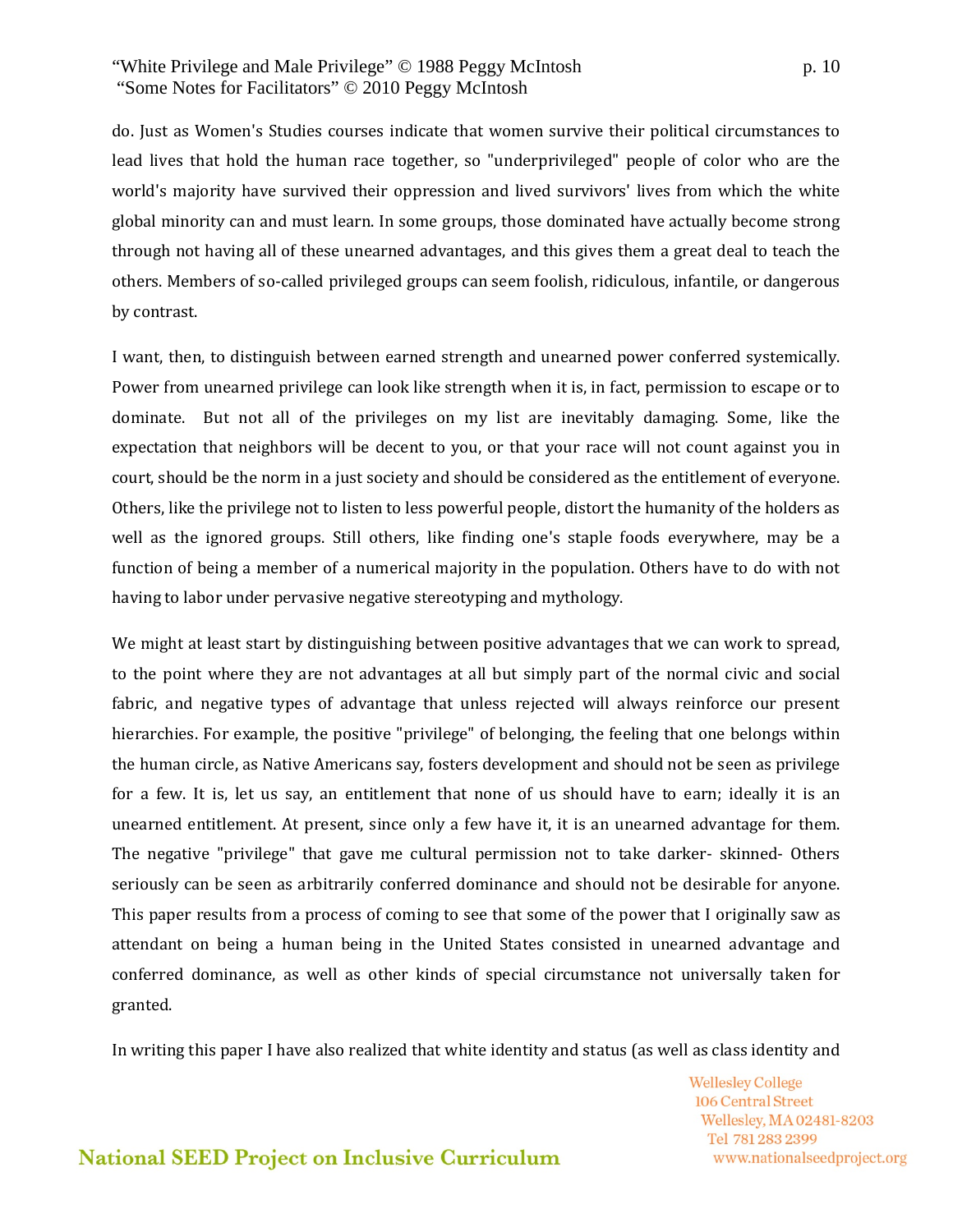#### "White Privilege and Male Privilege" © 1988 Peggy McIntosh p. 11 "Some Notes for Facilitators" © 2010 Peggy McIntosh

status) give me considerable power to choose whether to broach this subject and its trouble. I can pretty well decide whether to disappear and avoid and not listen and escape the dislike I may engender in other people through this essay, or interrupt, answer, interpret, preach, correct, criticize, and control to some extent what goes on in reaction to it. Being white, I am given considerable power to escape many kinds of danger or penalty as well as to choose which risks I want to take.

There is an analogy here, once again, with Women's Studies. Our male colleagues do not have a great deal to lose in supporting Women's Studies, but they do not have a great deal to lose if they oppose it either. They simply have the power to decide whether to commit themselves to more equitable distributions of power. They will probably feel few penalties whatever choice they make; they do not seem, in any obvious short-term sense, the ones at risk, though they and we are all at risk because of the behaviors that have been rewarded in them.

Through Women's Studies work I have met very few men who are truly distressed about systemic, unearned male advantage and conferred dominance. And so one question for me and others like me is whether we will be like them, or whether we will get truly distressed, even outraged, about unearned race advantage and conferred dominance and if so, what we will do to lessen them. In any case, we need to do more work in identifying how they actually affect our daily lives. We need more down-to-earth writing by people about these taboo subjects. We need more understanding of the ways in which white "privilege" damages white people, for these are not the same ways in which it damages the victimized. Skewed white psyches are an inseparable part of the picture, though I do not want to confuse the kinds of damage done to the holders of special assets and to those who suffer the deficits. Many, perhaps most, of our white students in the United States think that racism doesn't affect them because they are not people of color; they do not see "whiteness" as a racial identity. Many men likewise think that Women's Studies does not bear on their own existences because they are not female; they do not see themselves as having gendered identities. Insisting on the universal "effects" of "privilege" systems, then, becomes one of our chief tasks, and being more explicit about the particular effects in particular contexts is another. Men need to join us in this work.

In addition, since race and sex are not the only advantaging systems at work, we need to similarly examine the daily experience of having age advantage, or ethnic advantage, or physical ability, or

> **Wellesley College** 106 Central Street Wellesley, MA 02481-8203 Tel 781 283 2399 www.nationalseedproject.org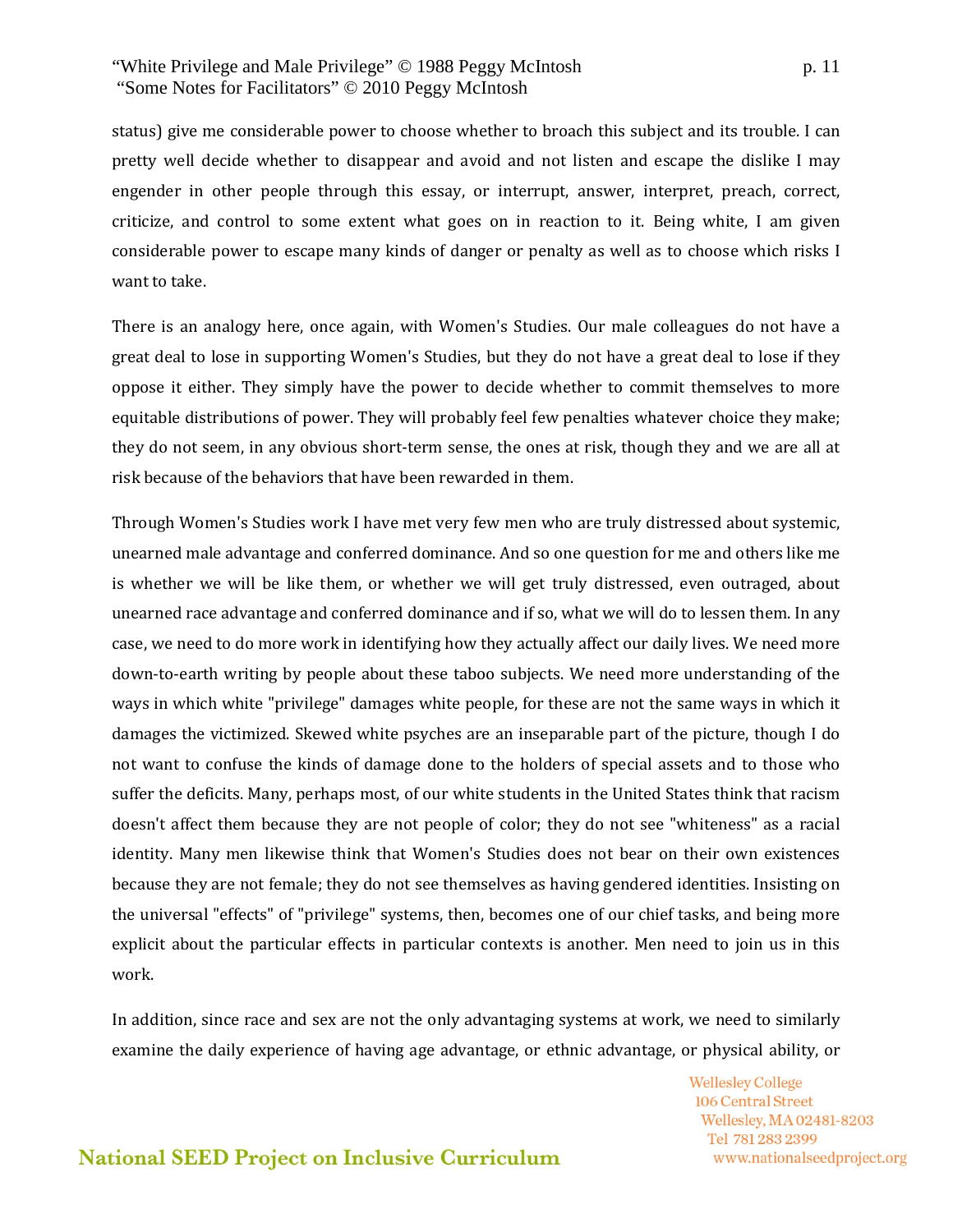#### "White Privilege and Male Privilege" © 1988 Peggy McIntosh p. 12 "Some Notes for Facilitators" © 2010 Peggy McIntosh

advantage related to nationality, religion, or sexual orientation. Professor Mamie Evans suggested to me that in many ways the list I made also applies directly to heterosexual privilege. This is a still more taboo subject than race privilege: the daily ways in which heterosexual privilege makes some persons comfortable or powerful, providing supports, assets, approvals, and rewards to those who live or expect to live in heterosexual pairs. Unpacking that content is still more difficult, owing to the deeper imbeddedness of heterosexual advantage and dominance and stricter taboos surrounding these.

But to start such an analysis I would put this observation from my own experience: The fact that I live under the same roof with a man triggers all kinds of societal assumptions about my worth, politics, life, and values and triggers a host of unearned advantages and powers. After recasting many elements from the original list I would add further observations like these:

- 1. My children do not have to answer questions about why I live with my partner (my husband).
- 2. I have no difficulty finding neighborhoods where people approve of our household.
- 3. Our children are given texts and classes that implicitly support our kind of family unit and do not turn them against my choice of domestic partnership.
- 4. I can travel alone or with my husband without expecting embarrassment or hostility in those who deal with us.
- 5. Most people I meet will see my marital arrangements as an asset to my life or as a favorable comment on my likability, my competence, or my mental health.
- 6. I can talk about the social events of a weekend without fearing most listeners' reactions.
- 7. I will feel welcomed and "normal" in the usual walks of public life, institutional and social.
- 8. In many contexts, I am seen as "all right" in daily work on women because I do not live chiefly with women.

Difficulties and dangers surrounding the task of finding parallels are many. Since racism, sexism, and heterosexism are not the same, the advantages associated with them should not be seen as the same. In addition, it is hard to isolate aspects of unearned advantage that derive chiefly from social class, economic class, race, religion, region, sex, or ethnic identity. The oppressions are both distinct and interlocking, as the Combahee River Collective statement of 1977 continues to remind us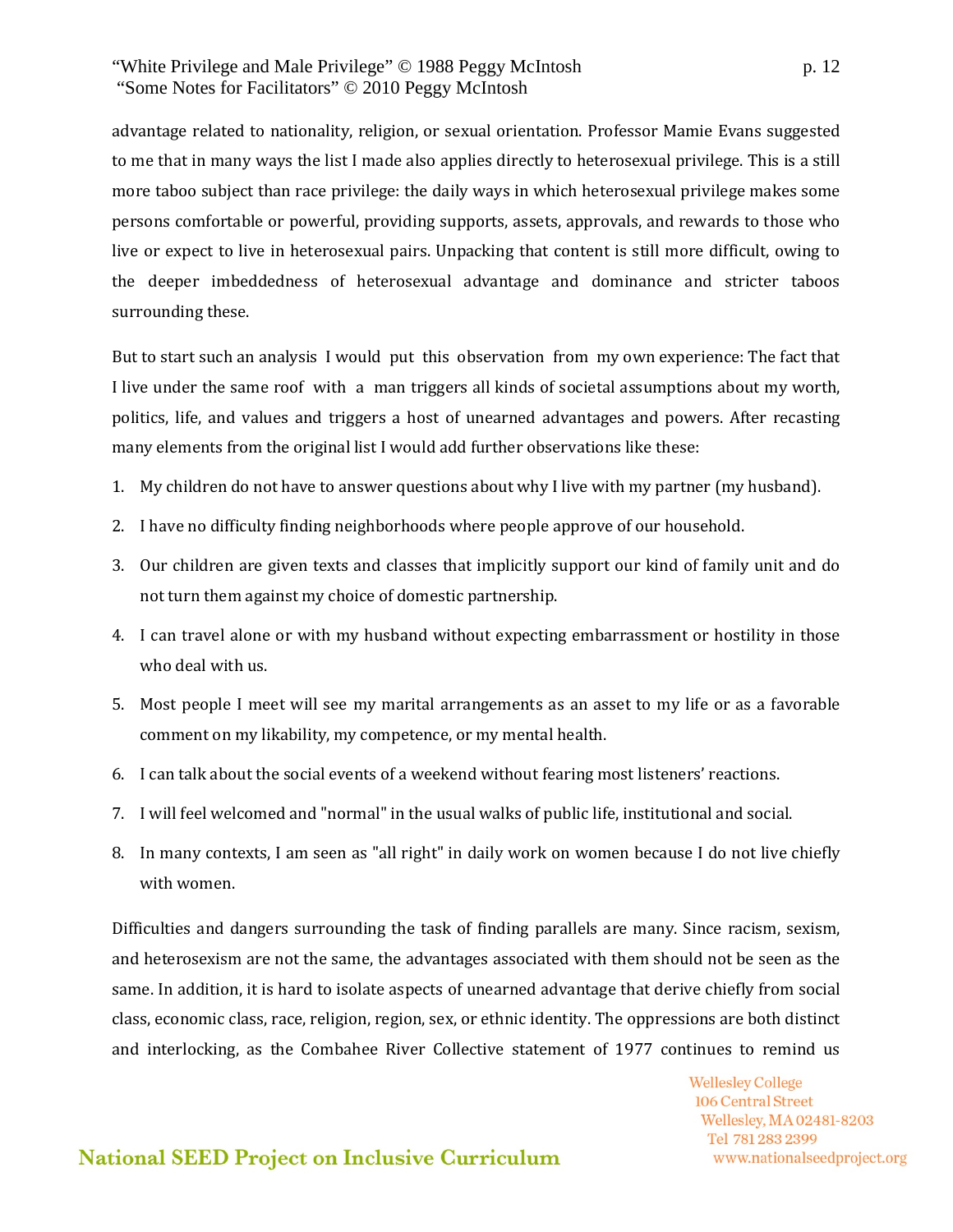eloquently.3

One factor seems clear about all of the interlocking oppressions. They take both active forms that we can see and embedded forms that members of the dominant group are taught not to see. In my class and place, I did not see myself as racist because I was taught to recognize racism only in individual acts of meanness by members of my group, never in invisible systems conferring racial dominance on my group from birth. Likewise, we are taught to think that sexism or heterosexism is carried on only through intentional, individual acts of discrimination, meanness, or cruelty, rather than in invisible systems conferring unsought dominance on certain groups. Disapproving of the systems won't be enough to change them. I was taught to think that racism could end if white individuals changed their attitudes; many men think sexism can be ended by individual changes in daily behavior toward women. But a man's sex provides advantage for him whether or not he approves of the way in which dominance has been conferred on his group. A "white" skin in the United States opens many doors for whites whether or not we approve of the way dominance has been conferred on us. Individual acts can palliate, but cannot end, these problems. To redesign social systems, we need first to acknowledge their colossal unseen dimensions. The silences and denials surrounding privilege are the key political tool here. They keep the thinking about equality or equity incomplete, protecting unearned advantage and conferred dominance by making these taboo subjects. Most talk by whites about equal opportunity seems to me now to be about equal opportunity to try to get into a position of dominance while denying that systems of dominance exist.

Obliviousness about white advantage, like obliviousness about male advantage, is kept strongly inculturated in the United States so as to maintain the myth of meritocracy, the myth that democratic choice is equally available to all. Keeping most people unaware that freedom of confident action is there for just a small number of people props up those in power and serves to keep power in the hands of the same groups that have most of it already. Though systemic change takes many decades, there are pressing questions for me and I imagine for some others like me if we raise our daily consciousness on the perquisites of being light-skinned. What will we do with such knowledge? As we know from watching men, it is an open question whether we will choose to use unearned advantage to weaken invisible privilege systems and whether we will use any of our arbitrarily awarded power to try to reconstruct power systems on a broader base.

> **Wellesley College** 106 Central Street Wellesley, MA 02481-8203 Tel 781 283 2399 www.nationalseedproject.org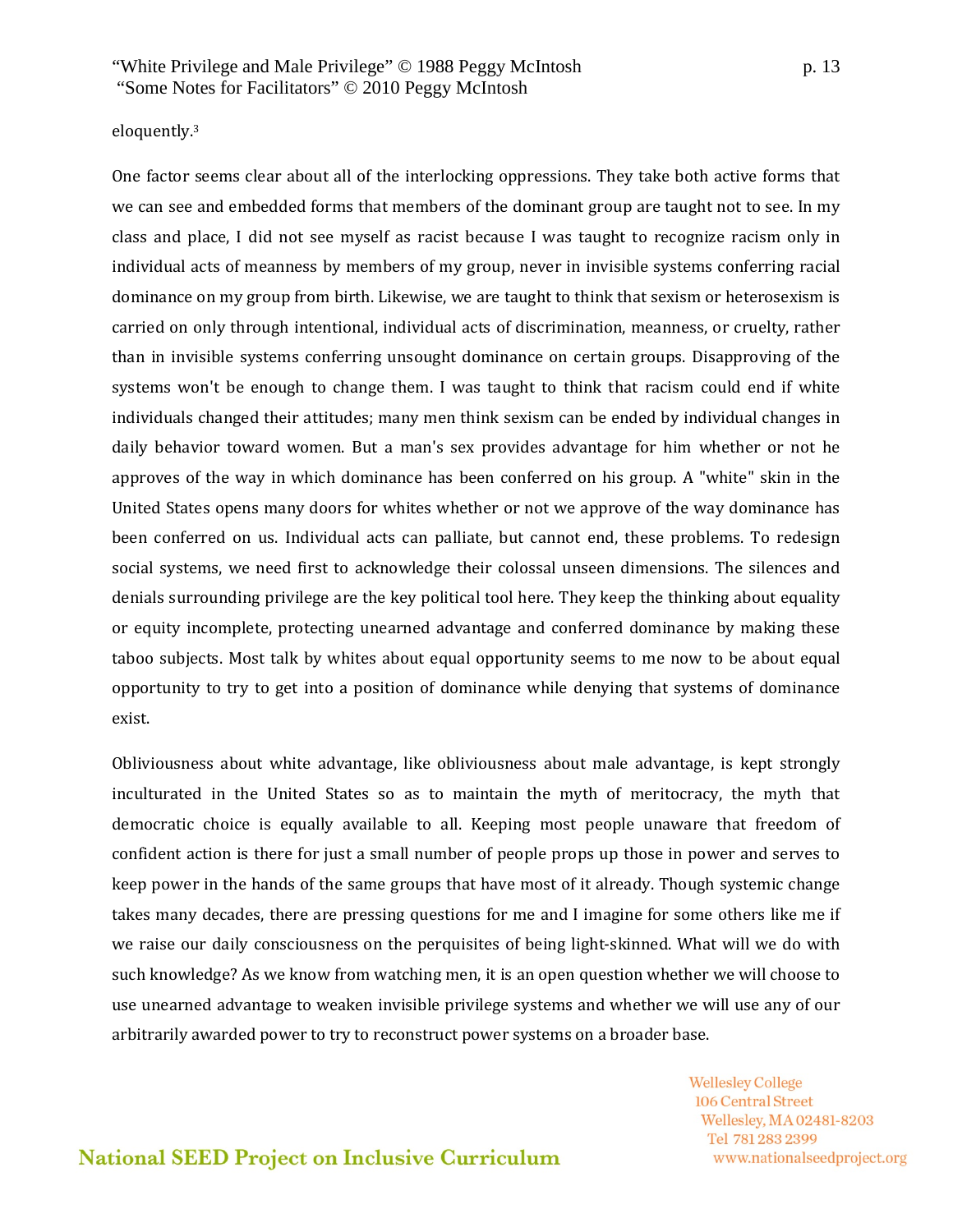"White Privilege and Male Privilege" © 1988 Peggy McIntosh p. 14 "Some Notes for Facilitators" © 2010 Peggy McIntosh

- 1. This paper was presented at the Virginia Women' Studies Association conference in Richmond in April, 1986, and the American Educational Research Association conference in Boston in October, 1986, and discussed with two groups of participants in the Dodge seminar for Secondary School Teachers in New York and Boston in the spring of 1987.
- 2. Andersen, Margaret, "Race and the Social Science Curriculum: A Teaching and Learning Discussion." Radical Teacher, November, 1984, pp. 17-20. Smith, Lillian, Killers of the Dream, New York: W. W. Norton, 1949.
- 3. "A Black Feminist Statement," The Combahee River Collective, pp. 13-22 in G. Hull, P. Scott, B. Smith, Eds., All the Women Are White, All the Blacks Are Men, But Some of Us Are Braver: Black Women's Studies, Old Westbury, NY: The Feminist Press, 1982.

**Anyone who wishes to reproduce more than 35 copies of this article must apply to the author, Dr. Peggy McIntosh, at mmcintosh@wellesley.edu. This article may not be electronically posted except by the National SEED Project.**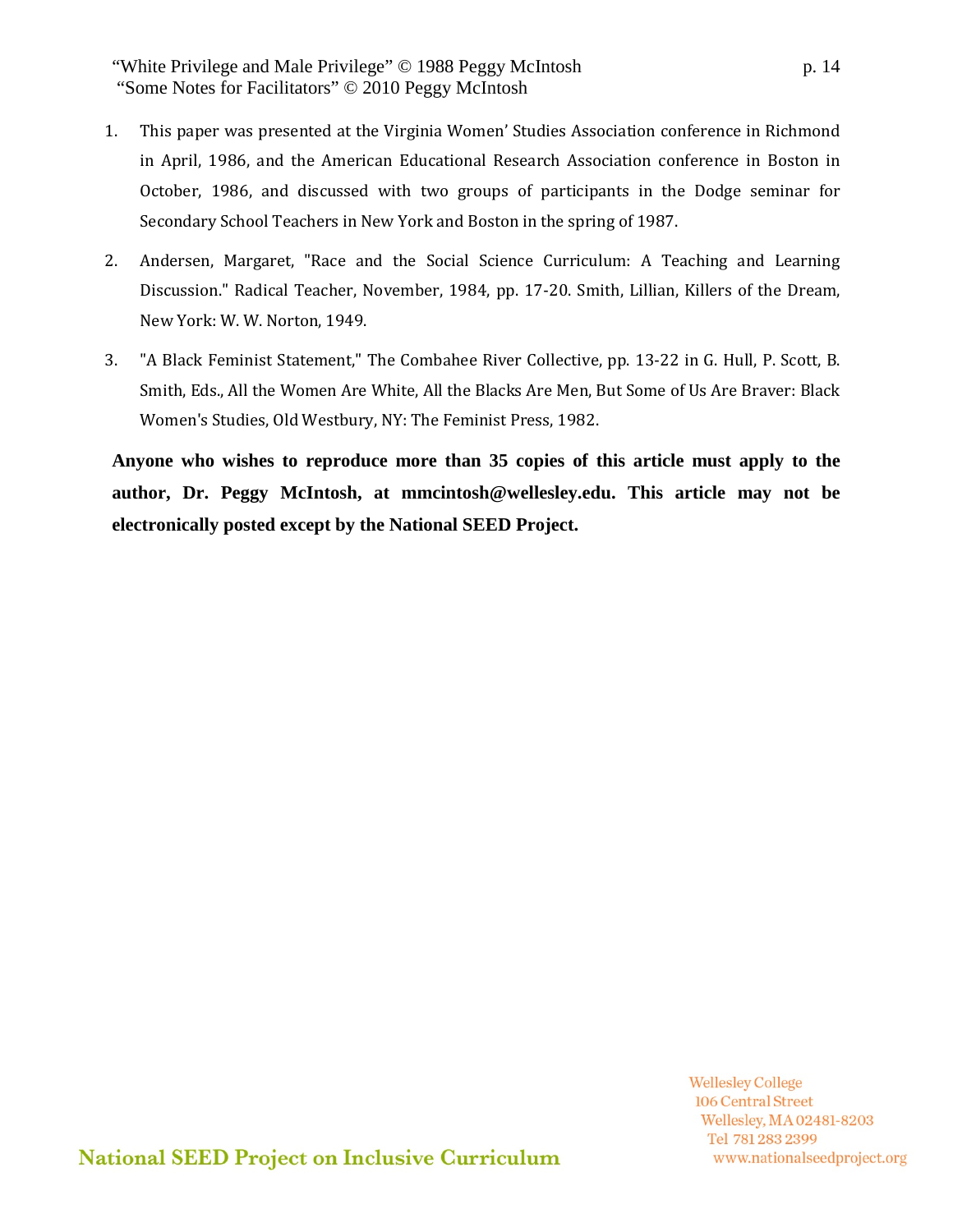## **Some Notes for Facilitators on Presenting My White Privilege Papers** © 2010 Peggy McIntosh ♦ Wellesley Centers for Women, Wellesley, MA

1. My work is not about blame, shame, guilt, or whether one is a "nice person." It's about observing, realizing, thinking systemically and personally. It is about seeing privilege, the "upside" of oppression and discrimination. It is about unearned advantage, which can also be described as exemption from discrimination.

2. Please do not generalize from my papers. They are about my experience, not about the experiences of all white people in all times and places and circumstances. The paragraph in each paper before the list begins says this, and also allays fears of white people that a paper on white privilege will call them racist.

3. Keep "the lists" in their autobiographical contexts. It is a matter of scholarly integrity and accuracy not to claim more than I did. I compared my own circumstances with some of those of African American women I worked with. Being clear about this will actually increase your effectiveness as a facilitator. You can say, "This is from just one white woman coming to see she's white in her time and place and workspace. . . .She's writing about herself, not you."

4. The work goes best when you draw on participants' own personal experiences, not their opinions. Opinions invite argumentation. Telling about experience invites listening. Opinions tend to bring on conflict, whereas shared experiences tend to elicit curiosity and empathy. When participants move from experiential testimony to opinion, bring them back, knowing that most schooling discourages testimony.

5. When exploring privilege, it is useful to use "Serial Testimony," a disciplined mode in which each participant gets to respond in turn, uninterrupted, for, say, one minute, timed. I call this "the autocratic administration of time in the service of democratic distribution of time."

6. But without rigorous use of a watch or timer, Serial Testimony can be as undemocratic as any other form of discussion.

7. Understand that every participant has an intricate "politics of location" (Adrienne Rich) within the systems of social power. For example, all people in a workshop or class will have a lifetime of experiences of both advantage and disadvantage, empowerment and disempowerment, overwhelming or subtle, within many different systems of power.

8. Recognize that all people are both located in systems and also uniquely individual.

9. Co-presentations and panels of people speaking about their experiences one after another can be very effective. I do not usually arrange for "dialogues," since I feel they are often a veiled form of debating and fighting, rather than listening and learning. I discourage "crosstalk" after panels unless it further clarifies and respects what the panelists have said. This is what Peter Elbow called playing the "The Believing Game."

> **Wellesley College** 106 Central Street Wellesley, MA 02481-8203 Tel 781 283 2399 www.nationalseedproject.org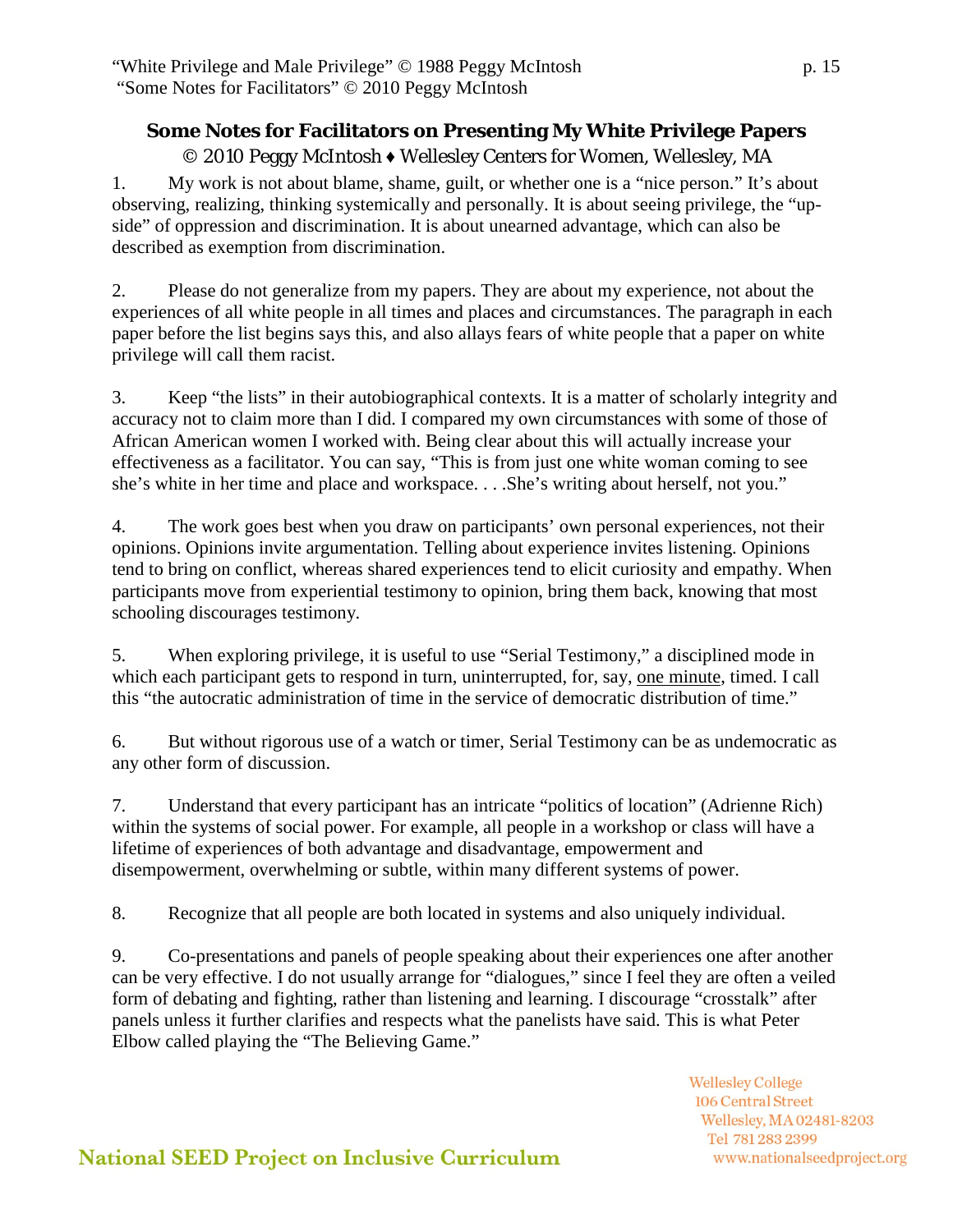10. My lists of the unearned privileges I have relative to my colleagues are not "check lists" or "questionnaires." They are not "confessional readings."

11. Please draw attention to the specificity of "my sample." I compared my circumstances only with what I knew of the circumstances of my African-American female colleagues in the same building and line of work. This sample is very specific with regard to race, sex, region, location, workplace, vocation and nation.

12. Behind and within my examples are institutions that bear on my experience such as schools, the police, the IRS, the media, the law, medicine, business.

13. Do not get trapped in definitions of privilege and power. They lack nuances and flexibility.

| 14. | Invite people to make their own autobiographical lists of privilege, for example, about: |                  |                               |
|-----|------------------------------------------------------------------------------------------|------------------|-------------------------------|
|     | <b>Sexual Orientation</b>                                                                | Employment       | Families' relation to         |
|     | Class                                                                                    | Physical ability | education, money              |
|     | Region                                                                                   | Handedness       | housing and                   |
|     | Religion                                                                                 | Language         | neighborhoods                 |
|     | Gender                                                                                   | Nation of origin | Families' languages of origin |
|     | <b>Gender identity</b>                                                                   | Ethnicity        |                               |

15. Beware of gym-exercises which position people in only one aspect of their identities, asking them to step forward or backward from a baseline at a given prompt.

16. Urge participants to avoid self righteousness and preaching to family and friends about privilege, especially if it is something they have just discovered themselves.

17. Explain the word "systemic." Help participants or students to think about what it is to see society systemically, and structurally, rather than only in terms of individuals making individual choices.

18. Think about why U.S. people, especially White people, have trouble seeing systemically. Explain the myth of meritocracy: that the unit of society is the individual and that whatever one ends up with must be whatever that individual wanted, worked for, earned, and deserved. Why do you think this myth survives so successfully, suppressing knowledge of systemic oppression and especially of its "up-side,"systemic privilege?

19. Help participants to strengthen three intellectual muscles: a) the ability to see in terms of systems as well as in terms of individuals; b) the ability to see how systemic discrimination , the downside, is matched by systemic privilege, the upside; c) the ability to see many different kinds of privilege systems.

> **Wellesley College** 106 Central Street Wellesley, MA 02481-8203 Tel 781 283 2399 www.nationalseedproject.org